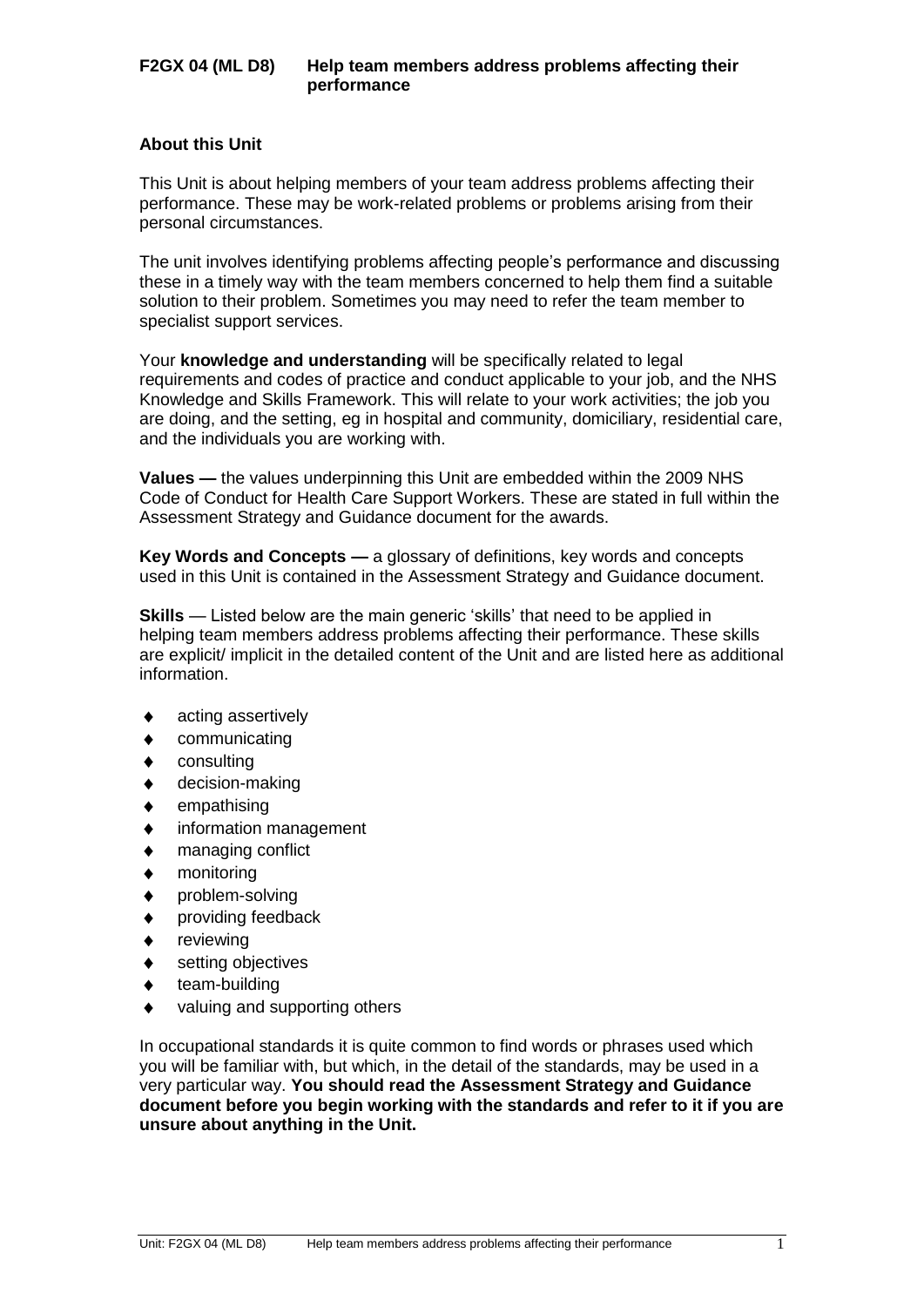### **Specific Evidence Requirements for the Unit**

# **It is essential that you adhere to the Evidence Requirements for this Unit SPECIFIC EVIDENCE REQUIREMENTS FOR THIS UNIT**

|                 | <b>Simulation:</b>                                                                                                                                                                                                                                                                                                                                                                                                                                                                                                                                                                                                                                                                                                            |
|-----------------|-------------------------------------------------------------------------------------------------------------------------------------------------------------------------------------------------------------------------------------------------------------------------------------------------------------------------------------------------------------------------------------------------------------------------------------------------------------------------------------------------------------------------------------------------------------------------------------------------------------------------------------------------------------------------------------------------------------------------------|
| $\blacklozenge$ | Simulation is <b>NOT</b> permitted for any part of this Unit.                                                                                                                                                                                                                                                                                                                                                                                                                                                                                                                                                                                                                                                                 |
|                 | The following forms of evidence ARE mandatory:                                                                                                                                                                                                                                                                                                                                                                                                                                                                                                                                                                                                                                                                                |
|                 | Direct Observation: Your assessor or expert witness must observe you in real work<br>activities. Their confirmation of your practice will provide evidence for a significant<br>amount of the performance criteria in this Unit. For example, your assessor could<br>observe you while you discuss the range of alternative courses of action and agree<br>with the team member a timely and effective way of dealing with the problem<br>Professional discussion: Describes your actions in a particular situation and reflect<br>on the reason(s) why you practice that way. For example, the importance of identifying<br>performance issues and bringing these promptly to the attention of the team members<br>concerned |
|                 | Competence of performance and knowledge could also be demonstrated using a<br>variety of evidence from the following:                                                                                                                                                                                                                                                                                                                                                                                                                                                                                                                                                                                                         |
| ٠               | Reflective Account: These are written pieces of work which allow you to reflect on the<br>course of action you took in a specific situation to identify any learning from the piece of<br>work and to describe what you might do differently in the light of your new knowledge.<br>Questioning/professional discussion: May be used to provide evidence of                                                                                                                                                                                                                                                                                                                                                                   |
|                 | knowledge, legislation, policies and procedures which cannot be fully evidenced<br>through direct observation or reflective accounts. In addition your assessor/mentor or<br>expert witness may also ask questions to clarify aspects of your practice.                                                                                                                                                                                                                                                                                                                                                                                                                                                                       |
| ٠               | <b>Expert Witness:</b> A designated expert witness, eg a senior member of staff, may<br>provide a direct observation of your practice, or record a professional discussion they<br>have held with you on a specific piece of practice.                                                                                                                                                                                                                                                                                                                                                                                                                                                                                        |
| ٠               | Witness Testimony: Can be a confirmation or authentication of the activities described<br>in your evidence which your assessor or mentor has not seen.                                                                                                                                                                                                                                                                                                                                                                                                                                                                                                                                                                        |
|                 | <b>Products:</b> These can be any record that you would normally use within your normal<br>role, eg you should not put confidential records in your portfolio; they can remain where<br>they are normally stored and be checked by your assessor and internal verifier.                                                                                                                                                                                                                                                                                                                                                                                                                                                       |
| ٠               | Prior Learning: You may be able to use recorded prior learning from a course of<br>training you have attended within the last two years. Discussion on the relevance of<br>this should form part of your assessment plan for each Unit.                                                                                                                                                                                                                                                                                                                                                                                                                                                                                       |
| ٠               | Simulation: There may be times when you have to demonstrate you are competent in<br>a situation that does not arise naturally through your work role, eg dealing with violent<br>or abusive behaviour. The Evidence Requirements in each Unit provide specific<br>guidance regarding the use of simulation.                                                                                                                                                                                                                                                                                                                                                                                                                   |
|                 | <b>GENERAL GUIDANCE</b>                                                                                                                                                                                                                                                                                                                                                                                                                                                                                                                                                                                                                                                                                                       |
| ٠               | Prior to commencing this Unit you should agree and complete an assessment plan with<br>your assessor which details the assessment methods you will be using, and the tasks<br>you will be undertaking to demonstrate your competence.                                                                                                                                                                                                                                                                                                                                                                                                                                                                                         |
|                 | Evidence must be provided for ALL of the performance criteria, ALL of the knowledge.                                                                                                                                                                                                                                                                                                                                                                                                                                                                                                                                                                                                                                          |
|                 | The evidence must reflect the policies and procedures of your workplace and be linked<br>to current legislation, values and the principles of best practice within the Health Care<br>sector. This will include the National Service Standards for your areas of work.<br>All evidence must relate to your own work practice.                                                                                                                                                                                                                                                                                                                                                                                                 |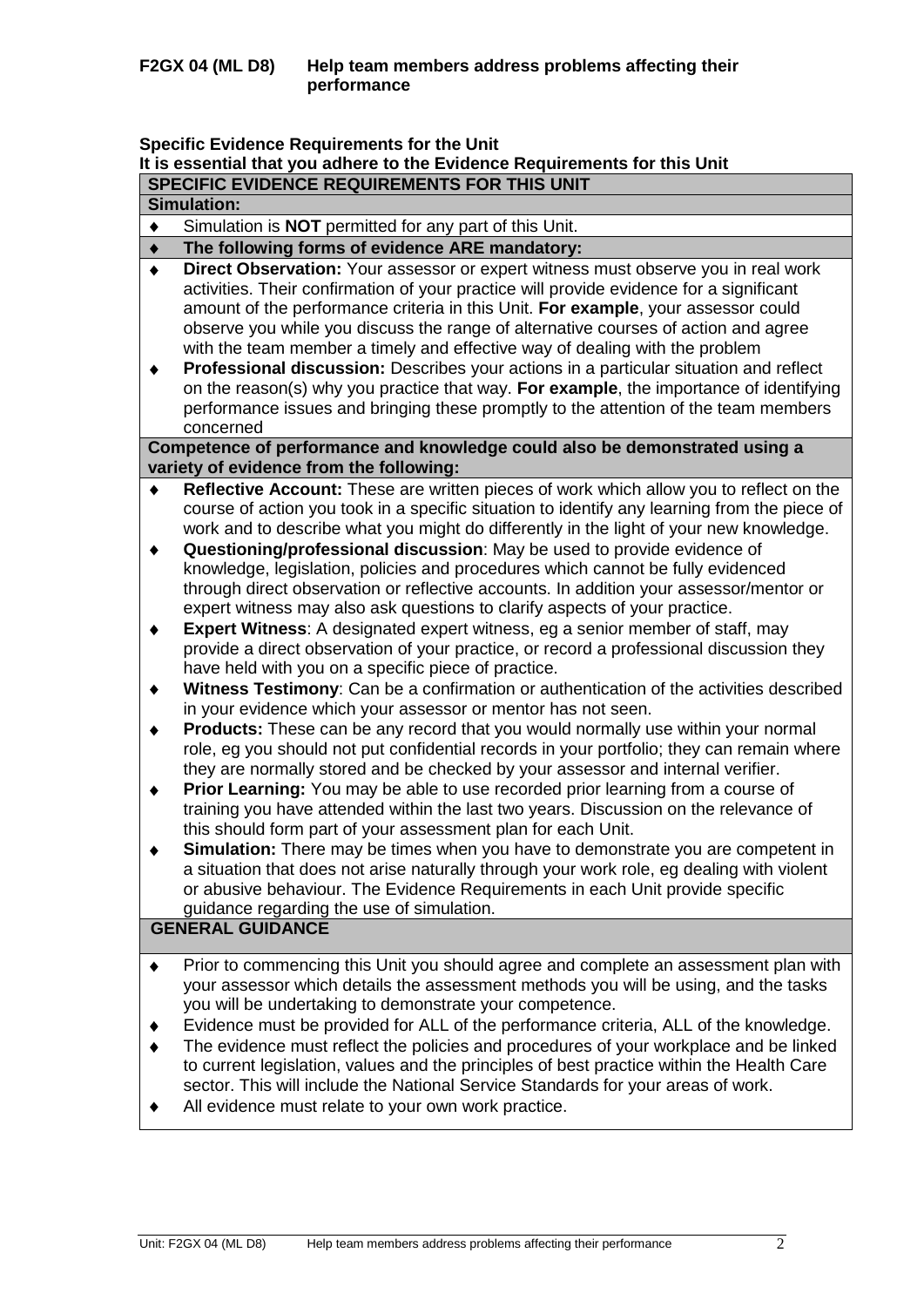## **KNOWLEDGE SPECIFICATION FOR THIS UNIT**

Competent practice is a combination of the application of skills and knowledge informed by values and ethics. This specification details the knowledge and understanding required to carry out competent practice in the performance described in this Unit.

When using this specification **it is important to read the knowledge requirements in relation to expectations and requirements of your job role**.

**You need to provide evidence for ALL knowledge points listed below. There are a variety of ways this can be achieved so it is essential that you read the 'knowledge evidence' section of the Assessment Guidance.**

|                | You need to show that you know, understand and can apply in<br>practice:                                                                                  | <b>Enter</b><br><b>Evidence</b><br><b>Numbers</b> |  |  |  |  |  |  |
|----------------|-----------------------------------------------------------------------------------------------------------------------------------------------------------|---------------------------------------------------|--|--|--|--|--|--|
|                | General knowledge and understanding                                                                                                                       |                                                   |  |  |  |  |  |  |
| 1              | The importance in giving team members opportunities to<br>approach you with problems affecting their performance.                                         |                                                   |  |  |  |  |  |  |
| $\overline{2}$ | How to encourage team members to approach you with<br>problems affecting their performance.                                                               |                                                   |  |  |  |  |  |  |
| 3              | The importance of identifying performance issues and bringing<br>these promptly to the attention of the team members<br>concerned.                        |                                                   |  |  |  |  |  |  |
| 4              | The importance of discussing problems with team members at<br>a time and place appropriate to the type, seriousness and<br>complexity of the problem.     |                                                   |  |  |  |  |  |  |
| 5              | How to gather and check the information you need to identify<br>the problem and its cause.                                                                |                                                   |  |  |  |  |  |  |
| 6              | The importance of identifying the problem accurately.                                                                                                     |                                                   |  |  |  |  |  |  |
| $\overline{7}$ | The range of alternative courses of action to deal with the<br>problem.                                                                                   |                                                   |  |  |  |  |  |  |
| 8              | The importance of discussing and agreeing with the team<br>member a timely and effective way of dealing with the<br>problem.                              |                                                   |  |  |  |  |  |  |
| 9              | When to refer the team member to support services or<br>specialists.                                                                                      |                                                   |  |  |  |  |  |  |
| 10             | The importance of keeping a confidential record of your<br>discussions with team members about problems affecting their<br>performance, and how to do so. |                                                   |  |  |  |  |  |  |
| 11             | The importance of ensuring your actions are in line with your<br>organisation's policies for managing people and their<br>performance.                    |                                                   |  |  |  |  |  |  |
|                | Industry/sector specific knowledge and understanding                                                                                                      |                                                   |  |  |  |  |  |  |
| $\mathbf 1$    | Industry/sector requirements for helping team members<br>address problems affecting their performance                                                     |                                                   |  |  |  |  |  |  |
|                | Context specific knowledge and understanding                                                                                                              |                                                   |  |  |  |  |  |  |
| 1              | The types of problems that your team members may<br>encounter which can affect their performance.                                                         |                                                   |  |  |  |  |  |  |
| $\overline{2}$ | Your role, responsibilities and limits of authority when dealing<br>with team members' problems.                                                          |                                                   |  |  |  |  |  |  |
| 3              | The range of support services or specialists that exist inside<br>and outside your organisation.                                                          |                                                   |  |  |  |  |  |  |
| 4              | Your organisation's policies for managing people and their<br>performance.                                                                                |                                                   |  |  |  |  |  |  |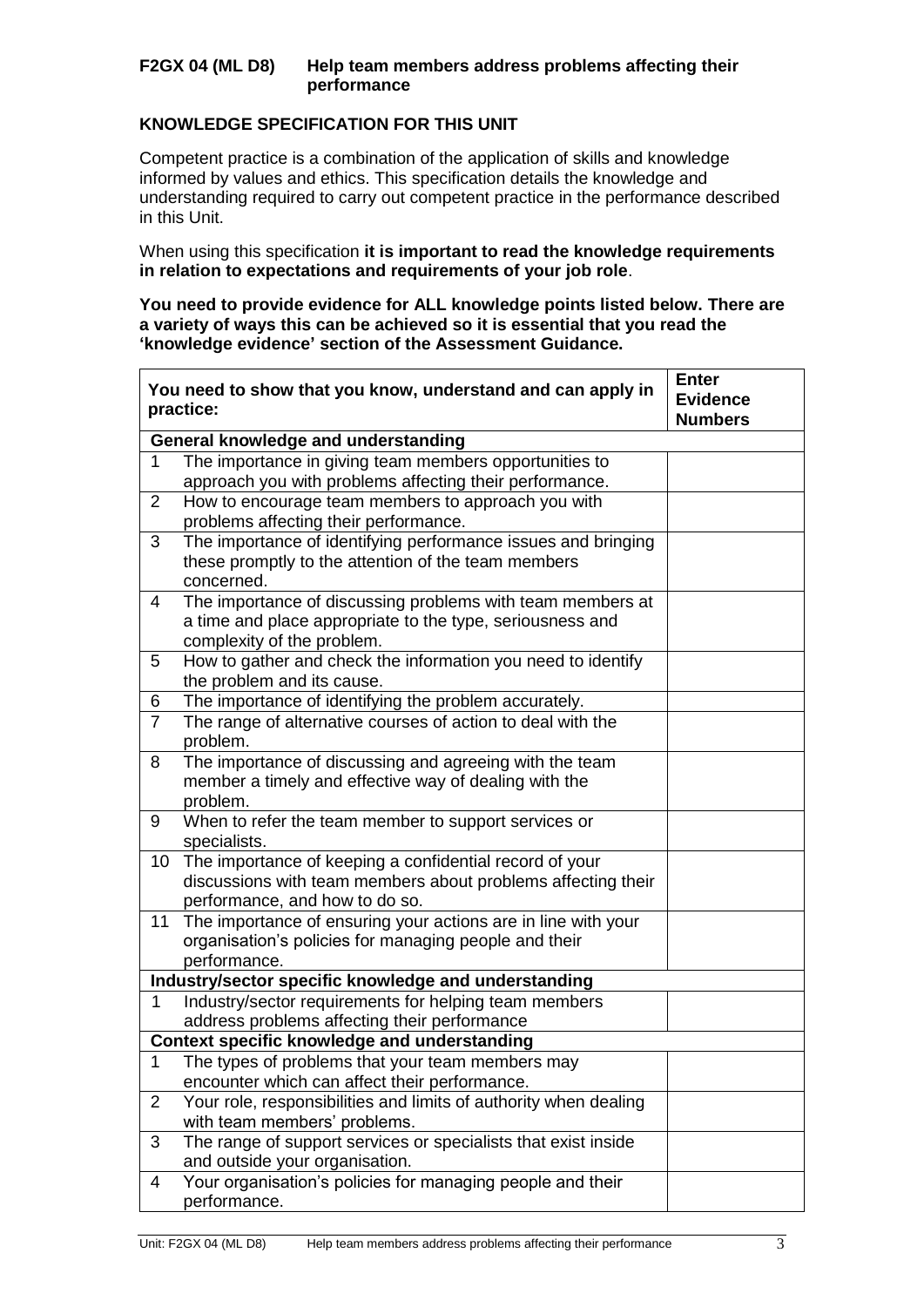|                | <b>Performance Criteria</b>               |           |           |    |   |   |    |    |
|----------------|-------------------------------------------|-----------|-----------|----|---|---|----|----|
|                |                                           | <b>DO</b> | <b>RA</b> | EW | Q | P | WT | PD |
| 1              | Give team members opportunities to        |           |           |    |   |   |    |    |
|                | approach you with problems affecting      |           |           |    |   |   |    |    |
|                | their performance.                        |           |           |    |   |   |    |    |
| 2              | Identify performance issues and bring     |           |           |    |   |   |    |    |
|                | these promptly to the attention of the    |           |           |    |   |   |    |    |
|                | team members concerned.                   |           |           |    |   |   |    |    |
| 3              | Discuss problems with team members        |           |           |    |   |   |    |    |
|                | at a time and place appropriate to the    |           |           |    |   |   |    |    |
|                | type, seriousness and complexity of the   |           |           |    |   |   |    |    |
|                | problem.                                  |           |           |    |   |   |    |    |
| $\overline{4}$ | Gather and check information to           |           |           |    |   |   |    |    |
|                | accurately identify the problem and its   |           |           |    |   |   |    |    |
|                | cause.                                    |           |           |    |   |   |    |    |
| 5              | Discuss the range of alternative          |           |           |    |   |   |    |    |
|                | courses of action and agree with the      |           |           |    |   |   |    |    |
|                | team member a timely and effective        |           |           |    |   |   |    |    |
|                | way of dealing with the problem.          |           |           |    |   |   |    |    |
| 6              | Refer the team member to support          |           |           |    |   |   |    |    |
|                | services or specialists, where            |           |           |    |   |   |    |    |
|                | necessary.                                |           |           |    |   |   |    |    |
| $\overline{7}$ | Keep a confidential record of your        |           |           |    |   |   |    |    |
|                | discussions with team members about       |           |           |    |   |   |    |    |
|                | problems affecting their performance.     |           |           |    |   |   |    |    |
| 8              | Ensure your actions are in line with      |           |           |    |   |   |    |    |
|                | your organisation's policies for          |           |           |    |   |   |    |    |
|                | managing people.                          |           |           |    |   |   |    |    |
|                | <b>Behaviours</b>                         |           |           |    |   |   |    |    |
| 1              | You find practical ways to overcome       |           |           |    |   |   |    |    |
|                | barriers.                                 |           |           |    |   |   |    |    |
| 2              | You show empathy with others' needs,      |           |           |    |   |   |    |    |
|                | feelings and motivations and take an      |           |           |    |   |   |    |    |
|                | active interest in their concerns.        |           |           |    |   |   |    |    |
| 3              | You make time available to support        |           |           |    |   |   |    |    |
|                | others.                                   |           |           |    |   |   |    |    |
| 4              | You comply with, and ensure others        |           |           |    |   |   |    |    |
|                | comply with, legal requirements,          |           |           |    |   |   |    |    |
|                | industry regulations, organisational      |           |           |    |   |   |    |    |
|                | policies and professional codes.          |           |           |    |   |   |    |    |
| 5              | You show integrity, fairness and          |           |           |    |   |   |    |    |
|                | consistency in decision making.           |           |           |    |   |   |    |    |
| 6              | You confront performance issues and       |           |           |    |   |   |    |    |
|                | resolve them directly with the people     |           |           |    |   |   |    |    |
|                | involved.                                 |           |           |    |   |   |    |    |
| $\overline{7}$ | You keep confidential information         |           |           |    |   |   |    |    |
|                | secure.                                   |           |           |    |   |   |    |    |
| 8              | You check the validity and reliability of |           |           |    |   |   |    |    |
|                | information.                              |           |           |    |   |   |    |    |
| 9              | You identify the implications or          |           |           |    |   |   |    |    |
|                | consequences of a situation.              |           |           |    |   |   |    |    |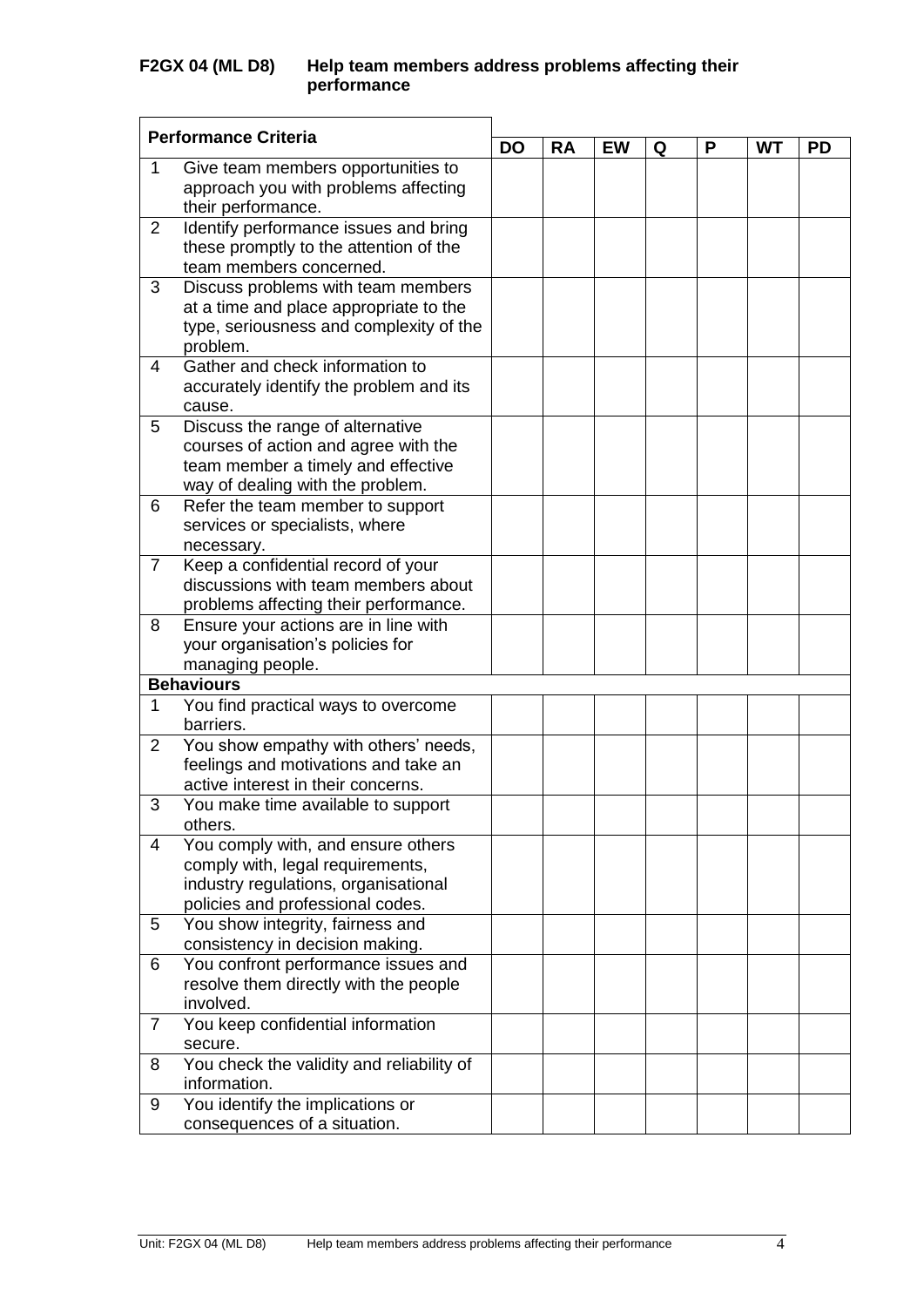| <b>Performance Criteria</b>                                        |  |           |           |   |    |           |
|--------------------------------------------------------------------|--|-----------|-----------|---|----|-----------|
|                                                                    |  | <b>RA</b> | <b>EW</b> | P | WT | <b>PD</b> |
| You take timely decisions that are<br>realistic for the situation. |  |           |           |   |    |           |

*PD* = *Professional Discussion*

*DO = Direct Observation RA = Reflective Account Q = Questions*

*EW = Expert Witness P = Product (Work) WT = Witness Testimony*

Unit: F2GX 04 (ML D8) Help team members address problems affecting their performance 5